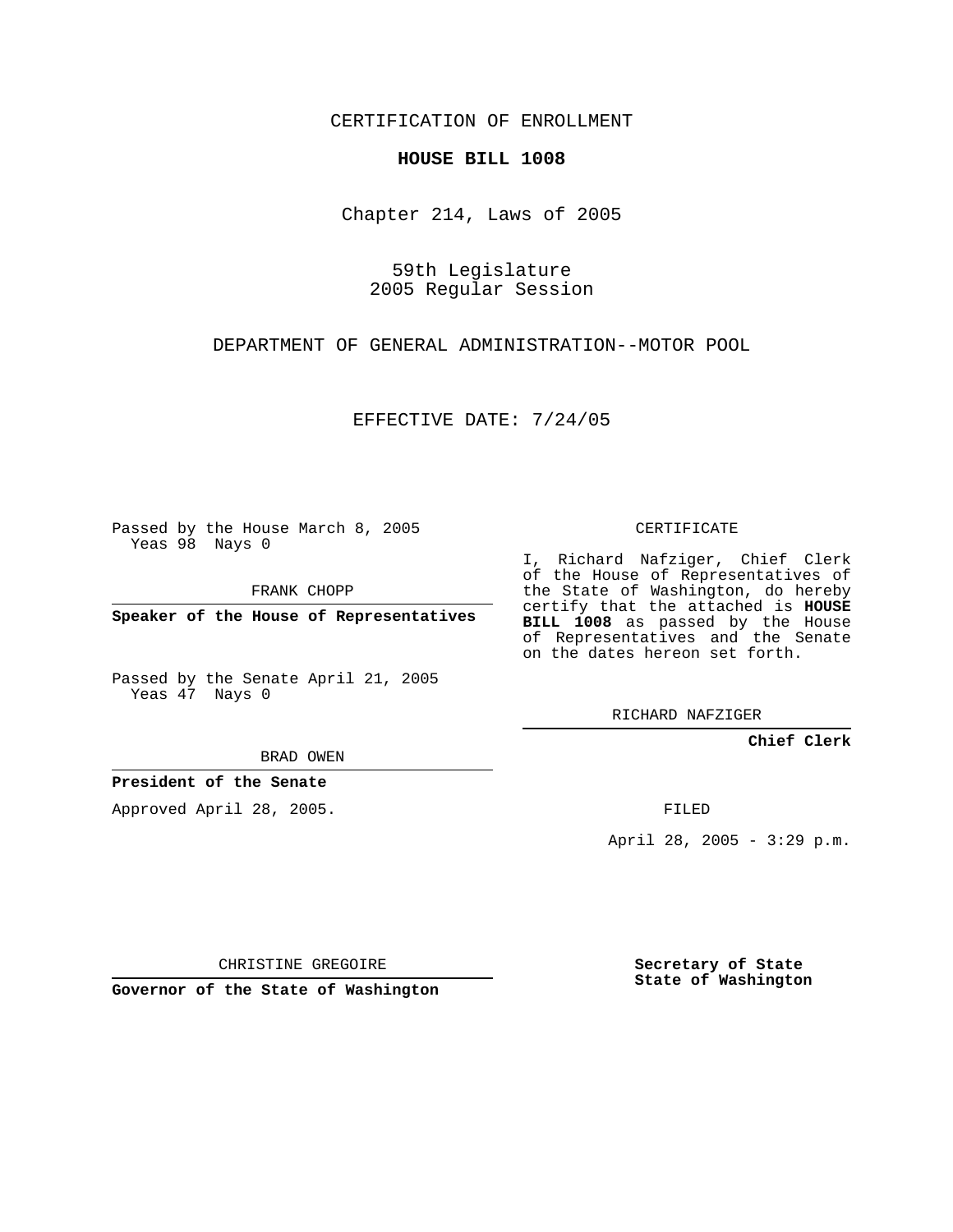## **HOUSE BILL 1008** \_\_\_\_\_\_\_\_\_\_\_\_\_\_\_\_\_\_\_\_\_\_\_\_\_\_\_\_\_\_\_\_\_\_\_\_\_\_\_\_\_\_\_\_\_

\_\_\_\_\_\_\_\_\_\_\_\_\_\_\_\_\_\_\_\_\_\_\_\_\_\_\_\_\_\_\_\_\_\_\_\_\_\_\_\_\_\_\_\_\_

Passed Legislature - 2005 Regular Session

## **State of Washington 59th Legislature 2005 Regular Session**

**By** Representatives Sommers, Alexander, Hunt, Wallace and Chase; by request of Department of General Administration

Prefiled 12/21/2004. Read first time 01/10/2005. Referred to Committee on Appropriations.

 AN ACT Relating to the motor pool within the department of general administration; amending RCW 43.19.565 and 43.19.615; and repealing RCW 43.19.605.

BE IT ENACTED BY THE LEGISLATURE OF THE STATE OF WASHINGTON:

 **Sec. 1.** RCW 43.19.565 and 1998 c 111 s 3 are each amended to read as follows:

 The department of general administration shall establish a motor vehicle transportation service which is hereby empowered to:

 (1) Provide suitable motor vehicle transportation services to any state agency on either a temporary or permanent basis upon requisition from a state agency and upon such demonstration of need as the department may require;

 (2) Provide motor pools for the use of state agencies located in 14 the Olympia ((and Seattle)) area((s)) and such additional motor pools at other locations in the state as may be necessary to provide economic, efficient, and effective motor vehicle transportation services to state agencies. Such additional motor pools may be under either the direct control of the department or under the supervision of another state agency by agreement with the department;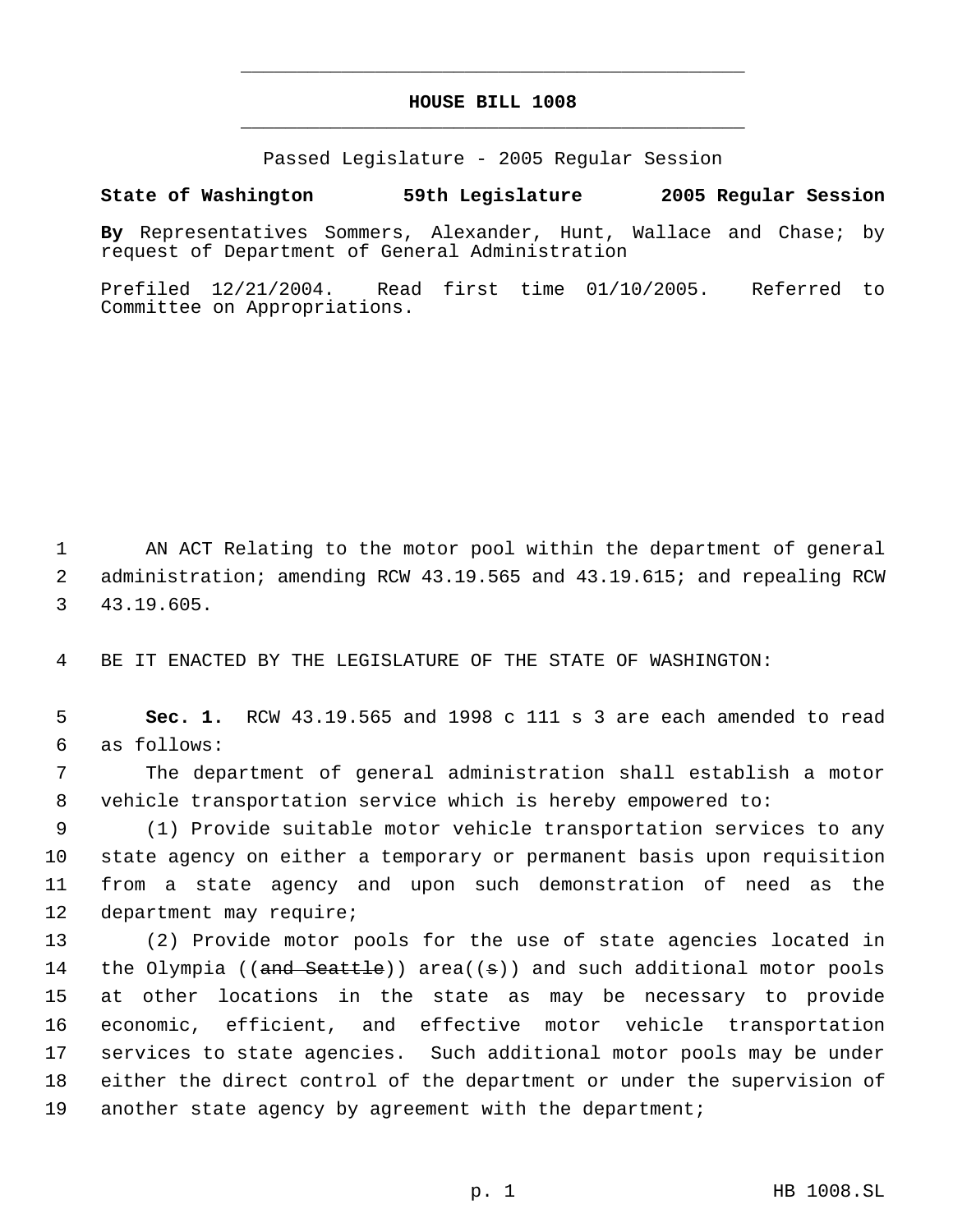(3) Establish an equitable schedule of rental and mileage charges to agencies for motor vehicle transportation services furnished which shall be designed to provide funds to cover replacement of vehicles, 4 the purchase of additional vehicles, and to recover the actual total costs of motor pool operations including but not limited to vehicle operation expense, depreciation expense, overhead, and nonrecoverable 7 collision or other damage to vehicles((. Additions to capital such as the purchase of additional vehicles shall be budgeted and purchased 9 from funds appropriated for such purposes under such procedures as may 10 be provided by  $law$ ) ; and

 (4) Establish guidelines, procedures, and standards for fleet operations that other state agencies and institutions of higher education may adopt. The guidelines, procedures, and standards shall be consistent with and carry out the objectives of any general policies adopted by the office of financial management under RCW 43.41.130.

 **Sec. 2.** RCW 43.19.615 and 1998 c 105 s 13 are each amended to read as follows:

 The director of general administration shall deposit in the general administration services account all receipts, including the initial transfer of automobile pool capital from the highway equipment fund and any other funds transferred, rentals or other fees and charges for transportation services furnished, proceeds from the sale of surplus or replaced property under the control of the supervisor of motor transport and other income, and from which shall be paid operating costs, including salaries and wages, administrative expense, overhead, the cost of replacement vehicles, additional passenger vehicles 27 ((authorized pursuant to RCW 43.19.565)), and any other expenses. ((If 28 it is necessary at any time for the department to request any appropriation from the general fund or various dedicated, revolving, or trust funds to purchase additional vehicles, any appropriation therefor may provide that such advance shall be repaid together with reasonable interest from surpluses of the general administration services  $33 \text{ account.}$ 

 NEW SECTION. **Sec. 3.** RCW 43.19.605 (Motor vehicle transportation service--Reimbursement for property transferred--Credits--Accounting--